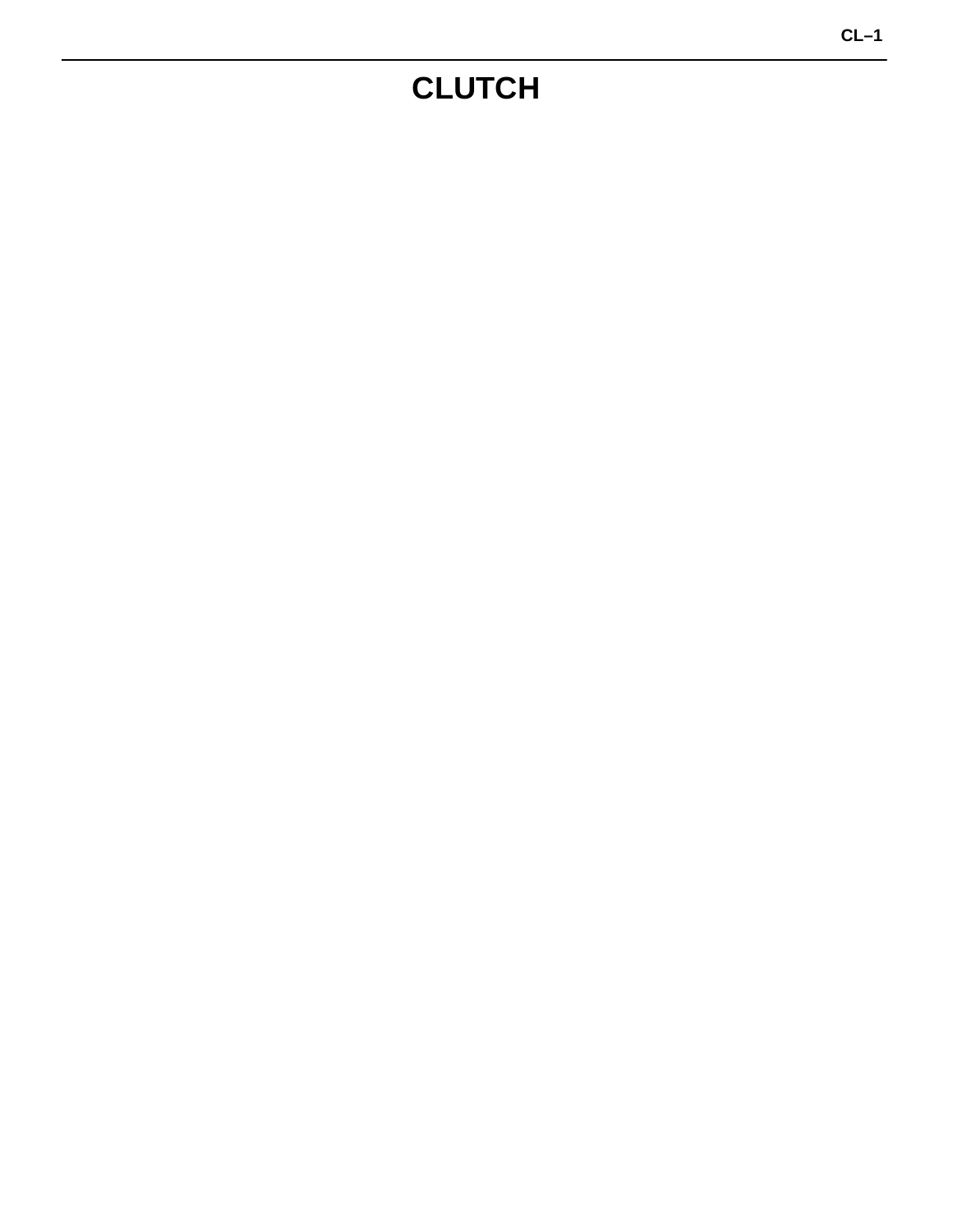## <span id="page-1-0"></span>**PREPARATION SST (SPECIAL SERVICE TOOLS)**

|                   | 09023-00100 | Union Nut Wrench 10 mm                | Clutch line |
|-------------------|-------------|---------------------------------------|-------------|
|                   | 09301-00110 | Clutch Guide Tool                     |             |
|                   | 09303-35011 | Input Shaft Front Bearing Puller      |             |
| <b>STATISTICS</b> | 09304-30012 | Input Shaft Front Bearing<br>Replacer | 2JZ-GE Only |
| <b>BANDAR</b>     | 09333-00013 | Clutch Diaphragm Spring Aligner       |             |

## **RECOMMENDED TOOLS**

| 09082-00050 | <b>TOYOTA Electrical Tester Set</b> |  |
|-------------|-------------------------------------|--|
| 09905-00012 | Snap Ring No. 1 Expander            |  |

## **EQUIPMENT**

| Calipers       |  |
|----------------|--|
| Dial indicator |  |
| Torque wrench  |  |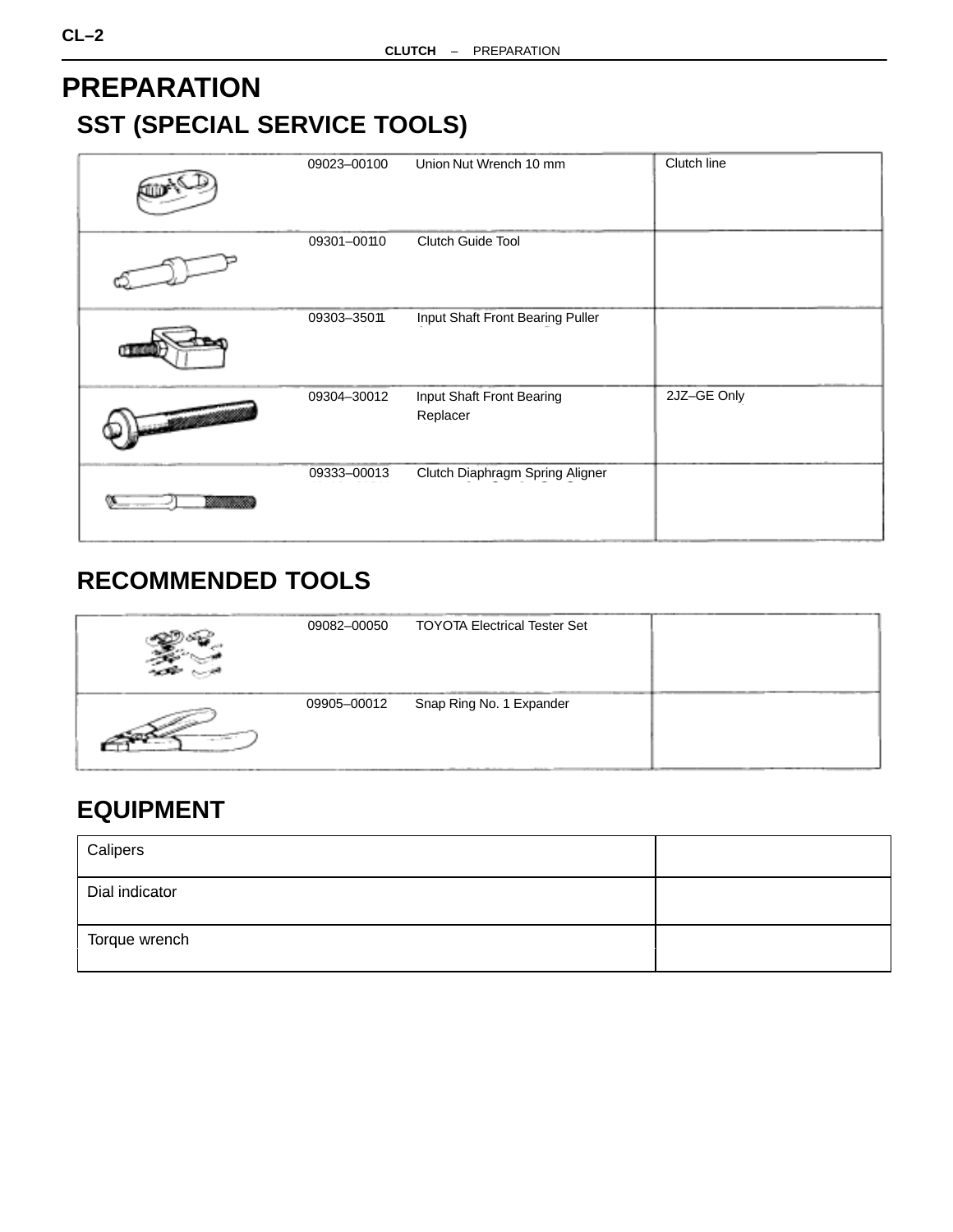## **TROUBLESHOOTING**

Use the table below to help you find the cause of the problem. The numbers indicate the priority of the likely cause of the problem. Check each part in order. If necessary, replace these parts.

| See page                  | $GL-4$                     |                              | $-6$                             |                        |                          | $C1 - 17$                       | $C1 - 17$                       |                             | $C1 - 17$                 | $C1 - 17$                 | $CL-17$                        | $rac{11}{11}$            | $C1 - 17$          | $CL - 17$                    | $C1 - 17$                     | $CL-17$                 | $CL-15$<br>$CL-21$           | $CL-17$                    | $CL-15$<br>$CL-20$           | $C1 - 17$                         |                          |
|---------------------------|----------------------------|------------------------------|----------------------------------|------------------------|--------------------------|---------------------------------|---------------------------------|-----------------------------|---------------------------|---------------------------|--------------------------------|--------------------------|--------------------|------------------------------|-------------------------------|-------------------------|------------------------------|----------------------------|------------------------------|-----------------------------------|--------------------------|
| Parts Name                | ÷<br>adjustment)<br>৳<br>ă |                              |                                  | cylinder cup (Damaged) |                          | or damaged)                     |                                 | damaged)                    |                           | excessive)                |                                | burred)                  |                    |                              | (Damaged)                     |                         | grease)<br>spline            |                            | alignment)                   |                                   |                          |
| Trouble                   | (freeplay)<br>Clutch pedal | (Air in line)<br>Clutch line | cylinder cup (Damaged)<br>master | Release                | Engine mounting (loosen) | bearing (Worn, dirty<br>Release | Pilot bearing (Worn or damaged) | nput shaft bearing (Worn or | Clutch disc (Out of true) | (Runout is<br>Clutch disc | disc (Lining broken)<br>Clutch | disc (Dirty or<br>Clutch | Clutch disc (Oily) | out)<br>disc (Worn<br>Clutch | disc torsion rubber<br>Clutch | Clutch disc (Glazed)    | ৳<br>(Lack<br>disc<br>Clutch | Diaphragm spring (Damaged) | Diaphragm spring (Out of tip | (Distortion)<br>plate<br>Pressure | (Distortion)<br>Flywheel |
| Clutch grabs/chatters     |                            |                              |                                  |                        |                          |                                 |                                 |                             |                           | 2                         |                                |                          | 2                  | 2                            | 2                             | $\overline{\mathbf{z}}$ |                              |                            | 2                            |                                   |                          |
| Clutch pedal spongy       |                            | 1                            | 2                                | 2                      |                          |                                 |                                 |                             |                           |                           |                                |                          |                    |                              |                               |                         |                              |                            |                              |                                   |                          |
| Clutch noisy              |                            |                              |                                  |                        |                          |                                 | 2                               | з                           |                           |                           |                                |                          |                    |                              | 4                             |                         |                              |                            |                              |                                   |                          |
| Clutch slips              | 1                          |                              |                                  |                        |                          |                                 |                                 |                             |                           |                           |                                |                          | 2                  | 2                            |                               |                         |                              | 3                          |                              | 4                                 | 5                        |
| Clutch does not disengage |                            | 2                            | з                                | 4                      |                          |                                 | 6                               | 5                           | 6                         | 6                         | 6                              | 6                        | 6                  |                              |                               |                         | 6                            | 7                          | 7                            | 8                                 |                          |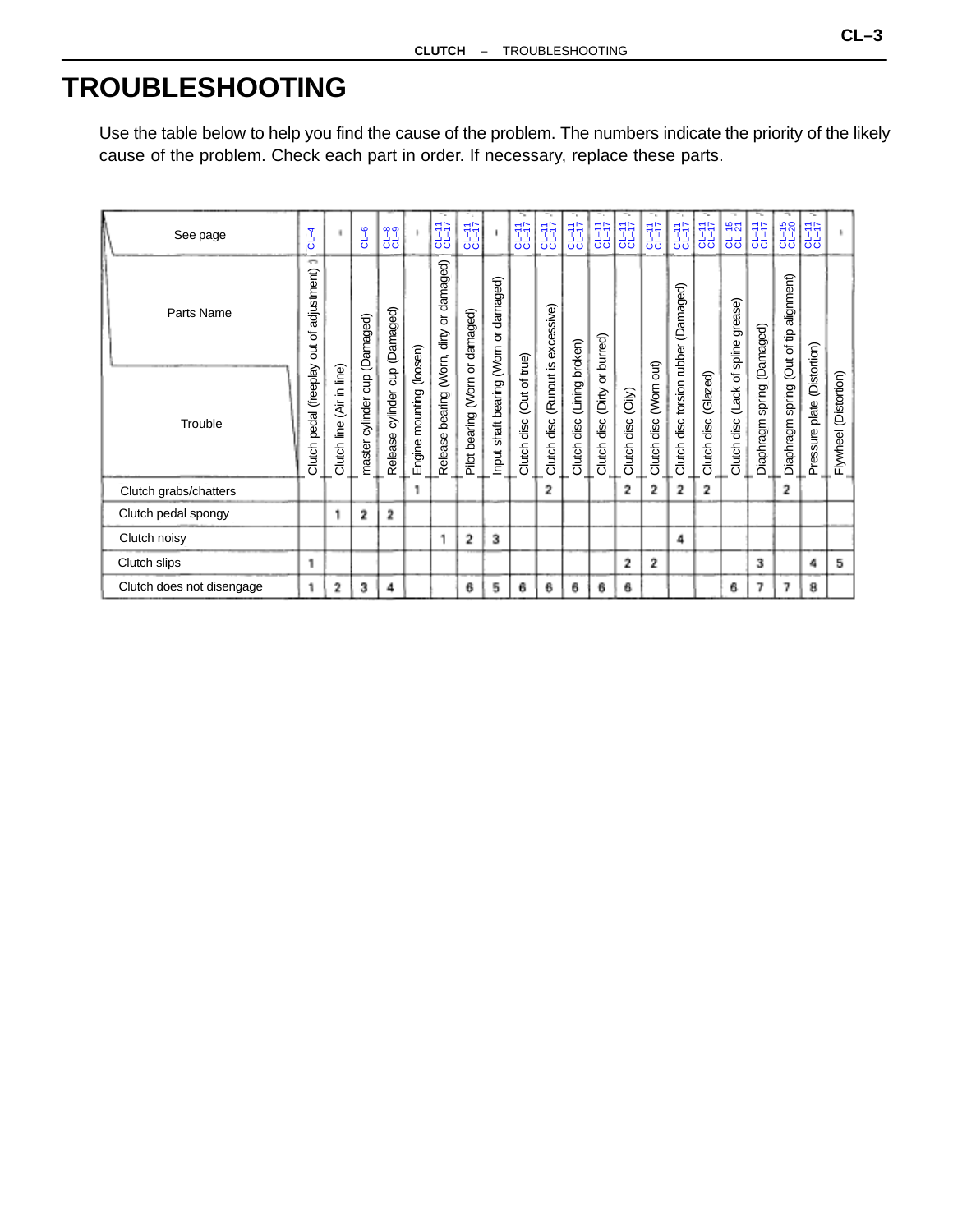





# **CLUTCH PEDAL**

## **CLUTCH PEDAL CHECK AND ADJUSTMENT**

- **1. CHECK PEDAL HEIGHT Pedal height from asphalt sheet: 146.2–156.2 mm (5.76–6.15 in.)**
- **2. IF NECESSARY, ADJUST PEDAL HEIGHT** Loosen the lock nut and clutch switch until the height is cor-

rect. Tighten the lock nut.

HINT: Before rotating the clutch switch for pedal height adjustment, disconnect the clutch switch connector.

**3. CHECK PEDAL FREEPLAY AND PUSH ROD PLAY**

Push in on the pedal until the beginning of clutch resistance is felt.

**Pedal freeplay: 5.0–15.0 mm (0.197–0.591 in.)**

Gently push on the pedal until the resistance begins to increase a little.

**Push rod play at pedal top:**

**1.0–5.0 mm (0.039–0.197 in.)**

- **4. IF NECESSARY, ADJUST PEDAL FREEPLAY AND PUSH ROD PLAY**
- (a) Loosen the lock nut and turn the push rod until the freeplay and push rod play are correct.
- (b) Tighten the lock nut.
- (c) After adjusting the pedal freeplay, check the pedal height.
- **5. INSPECT FULL PEDAL STROKE Full pedal stroke: 132.0–138.0 mm (5.20–5.43 in.)**

#### **6. INSPECT CLUTCH RELEASE POINT**

- (a) Pull the parking brake lever and install wheel stopper.
- (b) Start the engine and idle the engine.
- (c) Without depressing the clutch pedal, slowly shift the shift lever into position until the gears contact.
- (d) Gradually depress the clutch pedal and measure the stroke distance from the point the gear noise stops (release point) up to the full stroke end position.

#### **Standard distance: 25 mm (0.98 in.) or more**

#### **(From pedal stroke end position to release point)**

If the distance is not as specified, do the following operation.

- Inspect pedal height.
	- Inspect push rod play and pedal freeplay.
- Bleed the clutch line.
- Inspect the clutch cover and disc.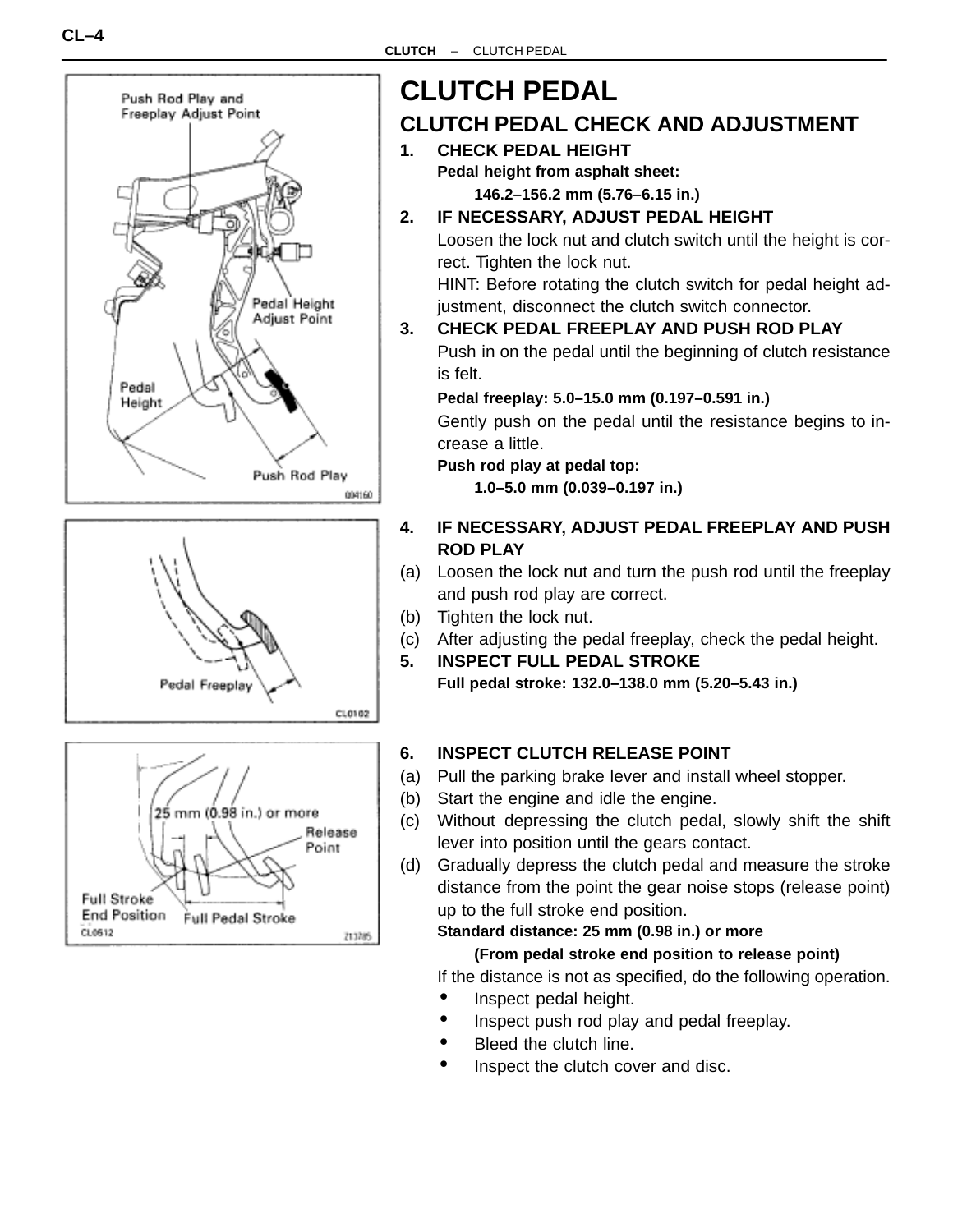

 $(0.31 \pm 0.020 \text{ in.})$ 

000617

#### **7. CHECK CLUTCH START SYSTEM**

- (a) Check that the engine does not start when the clutch pedal is released.
- (b) Check that the engine starts when the clutch pedal is fully depressed.

If necessary, adjust or replace the clutch start switch.

#### **8. INSPECT CONTINUITY OF CLUTCH START SWITCH**

- (a) Check that there is continuity between terminals when the switch is ON (pushed).
- (b) Check that there is no continuity between terminals when the switch is OFF (free).

If continuity is not as specified, replace the switch.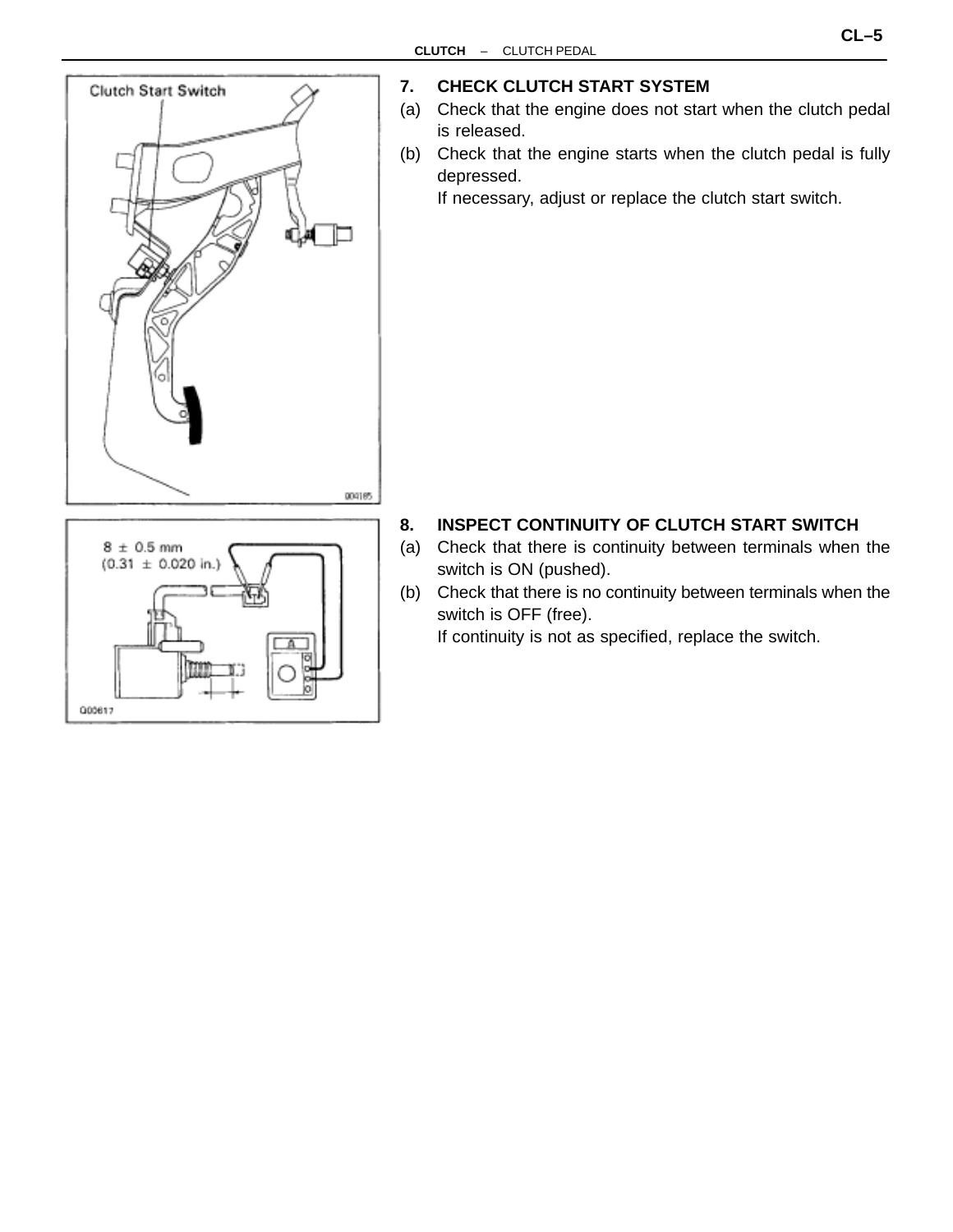## **CLUTCH MASTER CYLINDER COMPONENTS**





## **MASTER CYLINDER REMOVAL**

**Installation is in the reverse order of removal.**

- **1. DRAIN OUT FLUID WITH SYRINGE** INSTALLATION HINT: After installation, adjust the clutch pedal and bleed the clutch system.
- **2. DISCONNECT CLUTCH LINE UNION** Using SST, disconnect the union nut. SST 09023–00100 **Torque: 15 N**⋅**m (155 kgf**⋅**cm, 11 ft**⋅**lbf)**
- **3. REMOVE CLIP AND PIN**
- **4. REMOVE 2 MOUNTING NUTS AND PULL OUT MASTER CYLINDER**

**Torque: 12 N**⋅**m (125 kgf**⋅**cm, 9 ft**⋅**lbf)**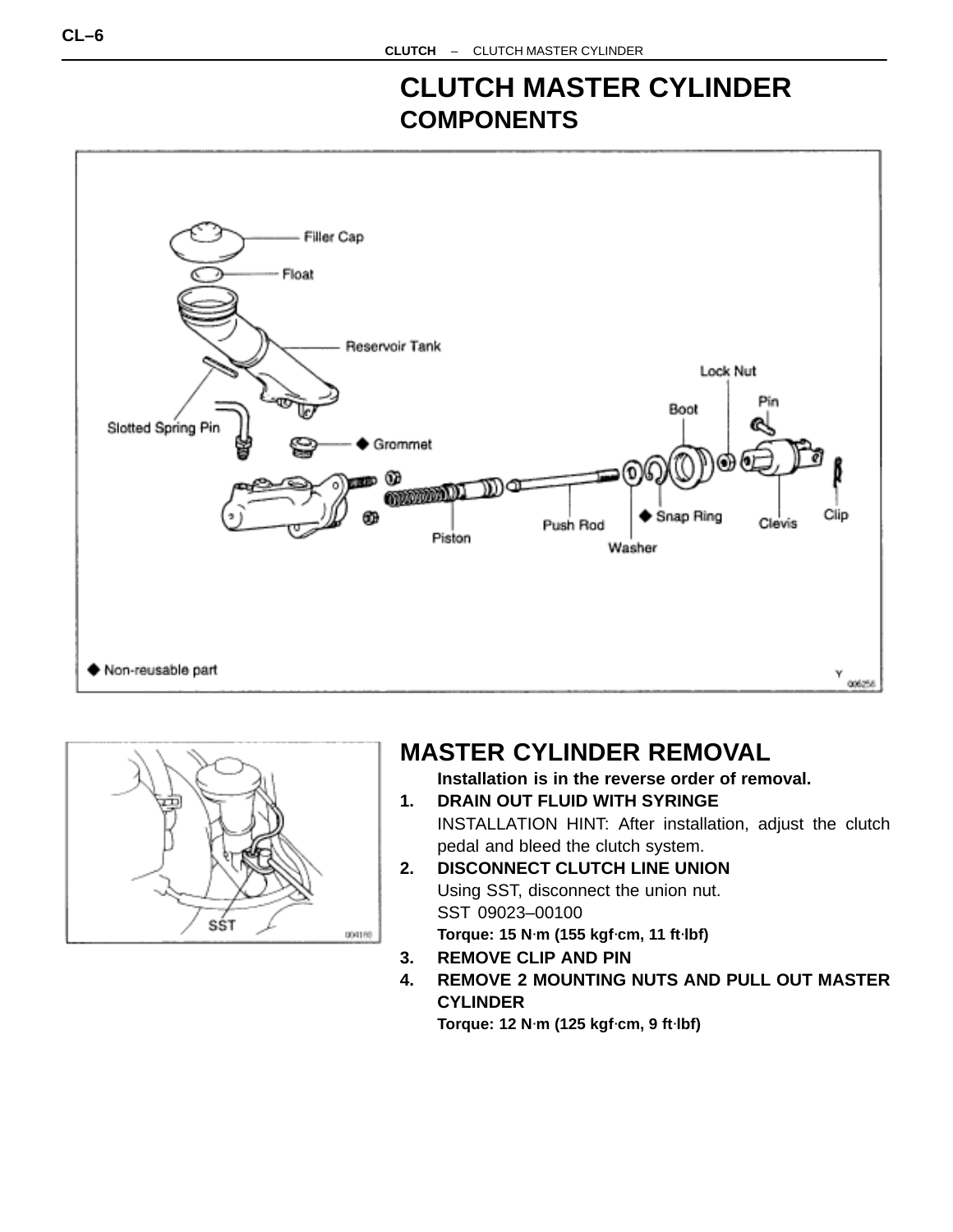

## **MASTER CYLINDER DISASSEMBLY**

- **1. REMOVE RESERVOIR TANK**
- (a) Using a pin punch and hammer, drive out the slotted spring pin.
- (b) Remove the reservoir tank and grommet.



#### **2. REMOVE PUSH ROD**

- (a) Pull back the boot, and using snap ring pliers, remove the snap ring.
- (b) Pull out the push rod.
- **3. REMOVE PISTON**

## **MASTER CYLINDER ASSEMBLY**

- **1. COAT PARTS WITH LITHIUM SOAP BASE GLYCOL GREASE, AS SHOWN**
- **2. INSERT PISTON INTO CYLINDER**
- **3. INSTALL PUSH ROD ASSEMBLY WITH NEW SNAP RING**



208053

**CONFIDENTIAL CONTROL** 

CL0528

#### **4. INSTALL RESERVOIR TANK**

- (a) Install the reservoir tank and a new grommet.
- (b) Using a pin punch and hammer, drive in the slotted spring pin.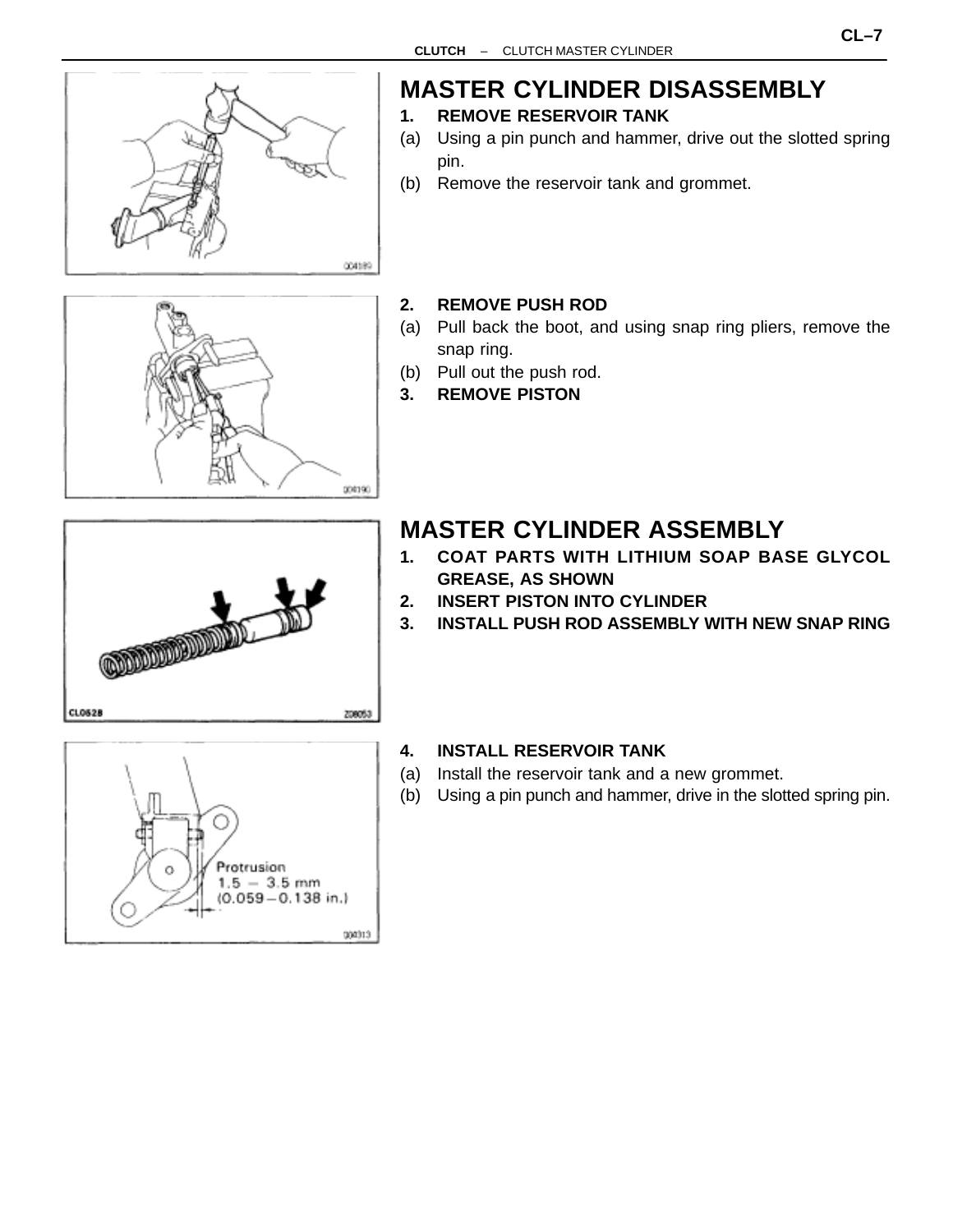## **CLUTCH RELEASE CYLINDER (2JZ–GTE) COMPONENTS**





## **RELEASE CYLINDER REMOVAL**

**Installation is in the reverse order of removal.** INSTALLATION HINT: After installation, adjust the clutch pedal and bleed the clutch system.

- **1. REMOVE CLUTCH HOUSING COVER LH** Remove the 2 bolts. **Torque: 12 N**⋅**m (120 kgf**⋅**cm, 9 ft**⋅**lbf)**
- **2. DISCONNECT CLUTCH LINE** Using SST, disconnect the clutch line union. Use a container to catch the fluid. SST 09023–00100

**Torque: 15 N**⋅**m (155 kgf**⋅**cm, 11 ft**⋅**lbf)**

**3. REMOVE 2 BOLTS AND PULL OUT RELEASE CYLINDER Torque: 12 N**⋅**m (120 kgf**⋅**cm, 9 ft**⋅**lbf)**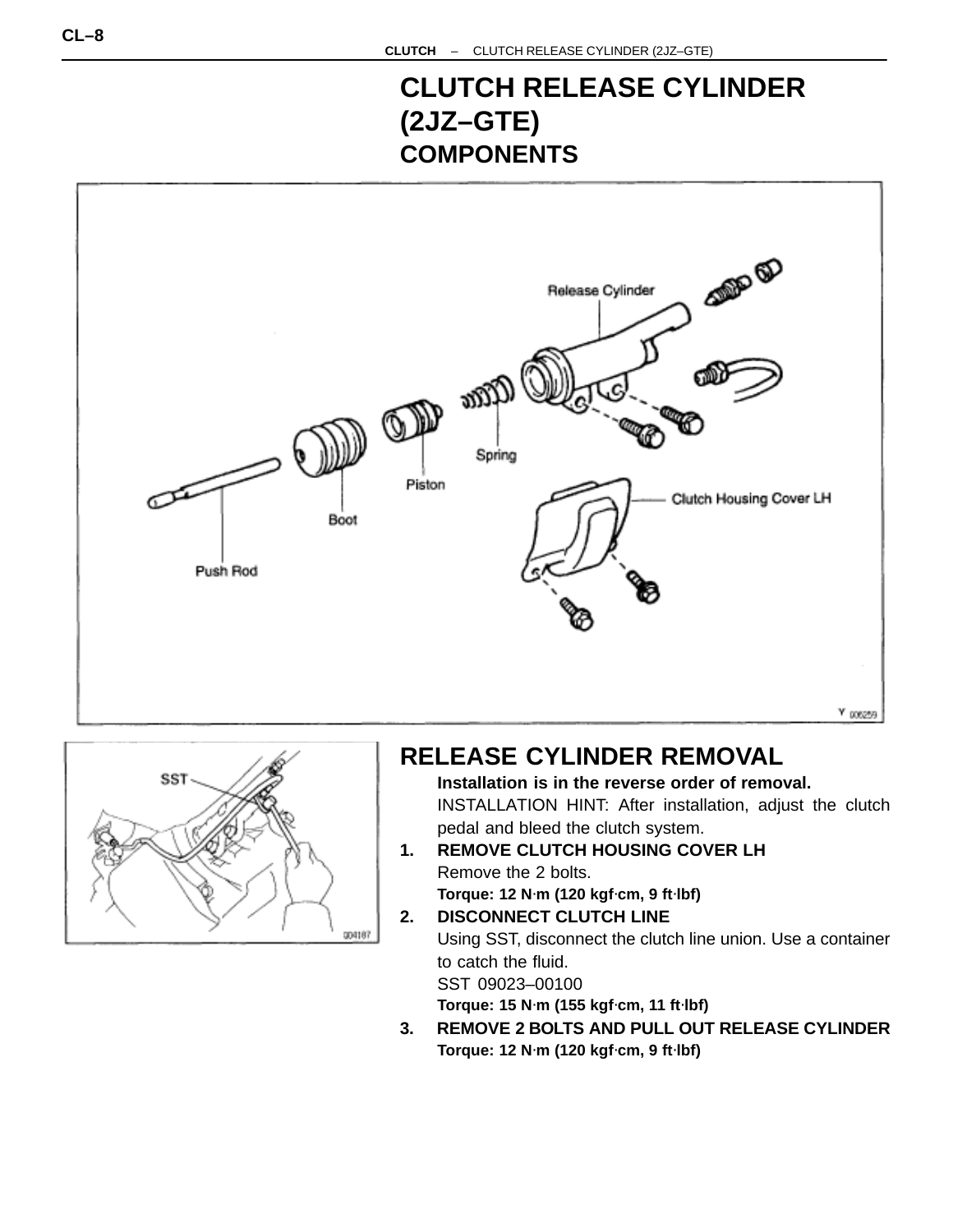

CL0572

## **RELEASE CYLINDER DISASSEMBLY**

- **1. PULL OUT PUSH ROD WITH BOOT**
- **2. REMOVE PISTON WITH SPRING** Using compressed air, remove the piston and spring from the cylinder.

## **RELEASE CYLINDER ASSEMBLY**

- **1. COAT PISTON WITH LITHIUM SOAP BASE GLYCOL GREASE, AS SHOWN**
- **2. INSTALL PISTON WITH SPRING INTO CYLINDER**
- **3. INSTALL BOOT WITH PUSH ROD TO CYLINDER**

## **CLUTCH RELEASE CYLINDER (2JZ–GE) COMPONENTS**



207291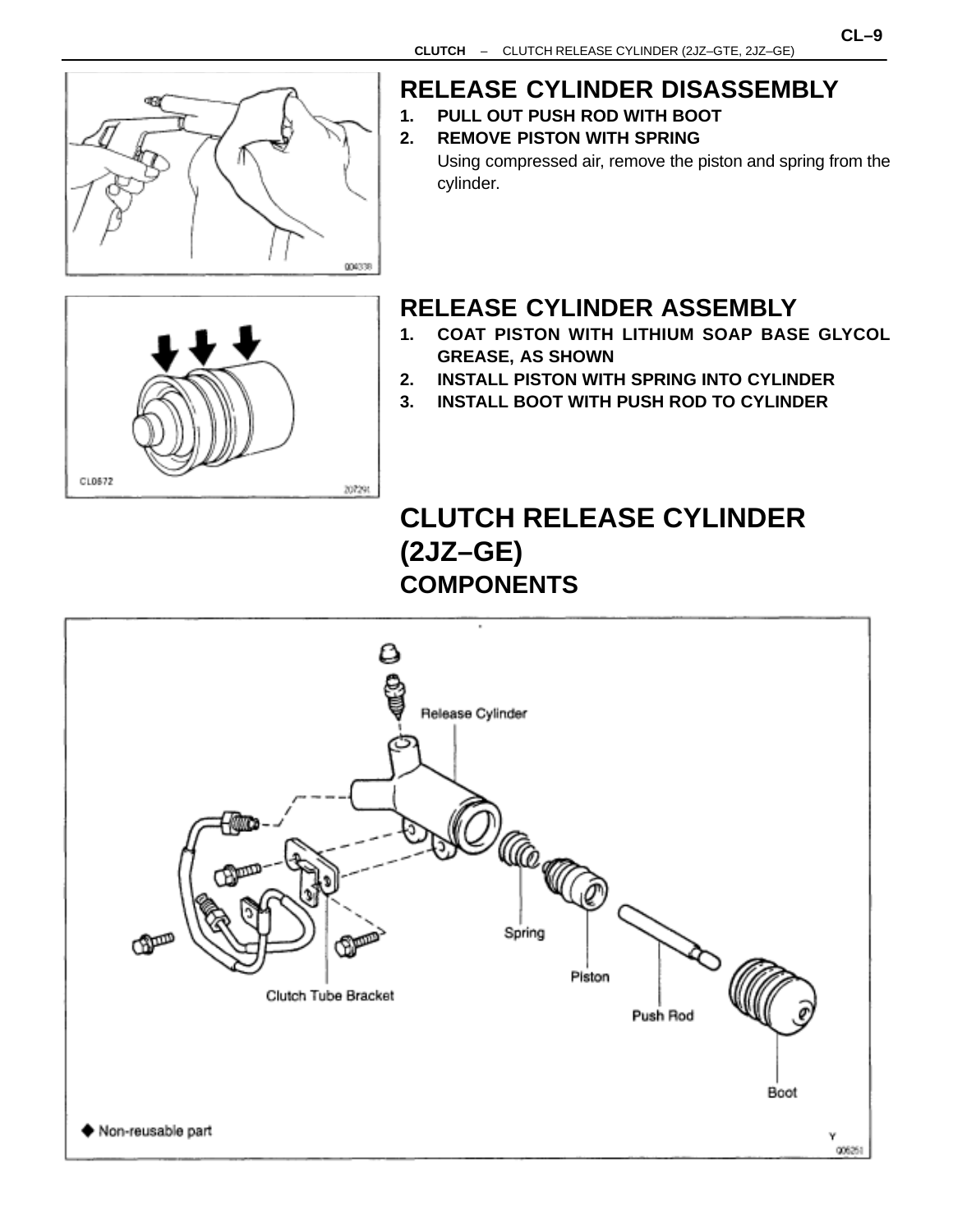



## **RELEASE CYLINDER REMOVAL**

**Installation is in the reverse order of removal.** INSTALLATION HINT: After installation, adjust the clutch pedal and bleed the clutch system.

**1. DISCONNECT CLUTCH LINE** Using SST, disconnect the clutch line union. Use a container to catch the fluid. SST 09023–00100

**Torque: 15 N**⋅**m (155 kgf**⋅**cm, 11 ft**⋅**lbf)**

#### **2. REMOVE RELEASE CYLINDER WITH 3 BOLTS Torque:**

**A: 12 N**⋅**m (120 kgf**⋅**cm, 9 ft**⋅**lbf) B: 4.9 N**⋅**m (50 kgf**⋅**cm, 43 in.**⋅**lbf)**



## **RELEASE CYLINDER DISASSEMBLY**

- **1. PULL OUT PUSH ROD WITH BOOT**
- **2. REMOVE PISTON WITH SPRING**

Using compressed air, remove the piston and spring from the cylinder.

## **RELEASE CYLINDER ASSEMBLY**

- **1. COAT PISTON WITH LITHIUM SOAP BASE GLYCOL GREASE, AS SHOWN**
- **2. INSTALL PISTON WITH SPRING INTO CYLINDER**
- **3. INSTALL BOOT WITH PUSH ROD TO CYLINDER**

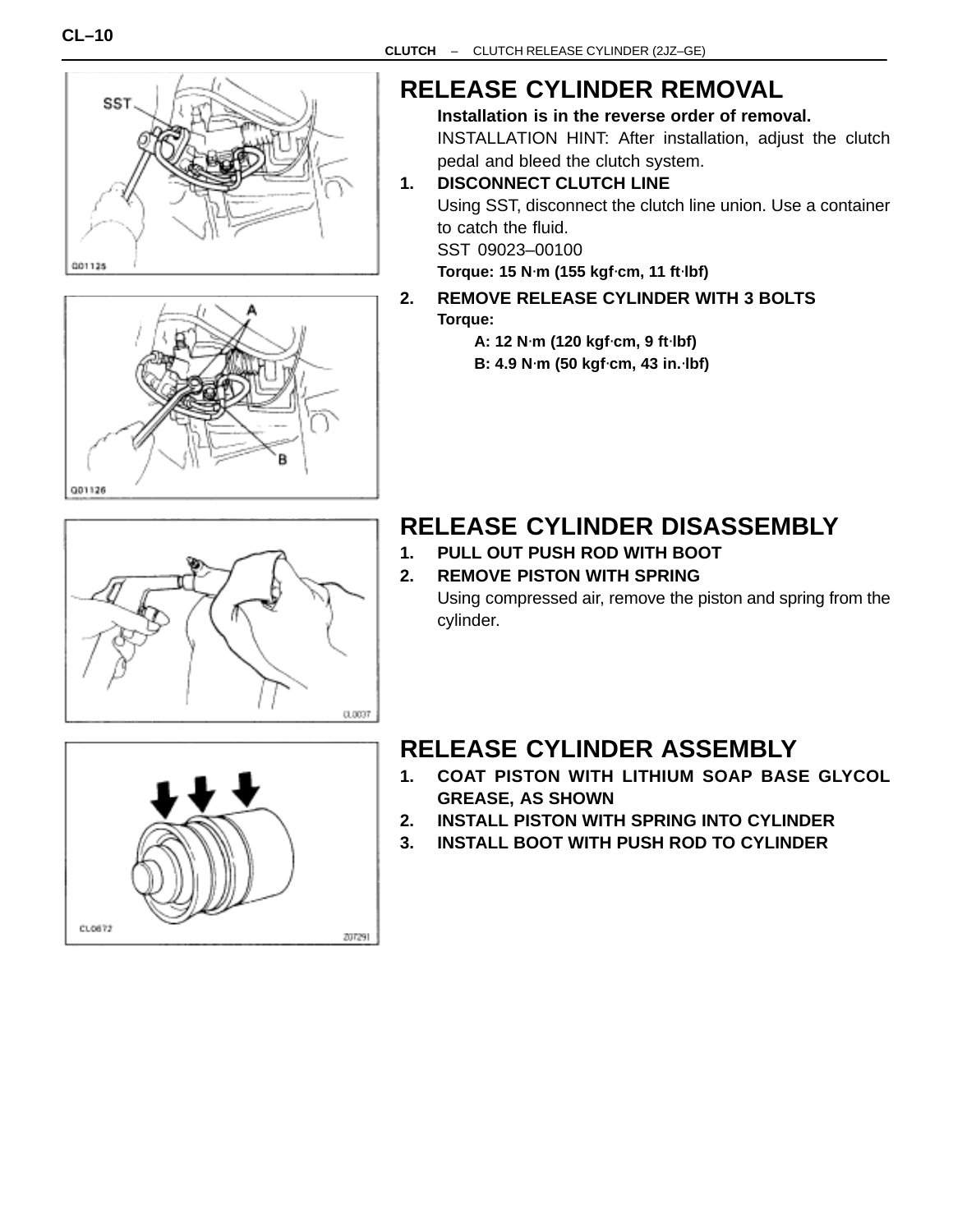## **CLUTCH UNIT (2JZ–GTE) COMPONENTS**





## **CLUTCH UNIT REMOVAL**

- **1. REMOVE TRANSMISSION FROM ENGINE (See page** [MT2–5](#page-1-0)**)** HINT: Do not drain the transmission oil.
- **2. REMOVE RELEASE FORK ASSEMBLY**
- (a) Remove the release fork assembly from the left side of clutch housing service hole.
- (b) Remove the E–ring from the release fork.
- (c) Remove the pin and wave washer from the release fork.

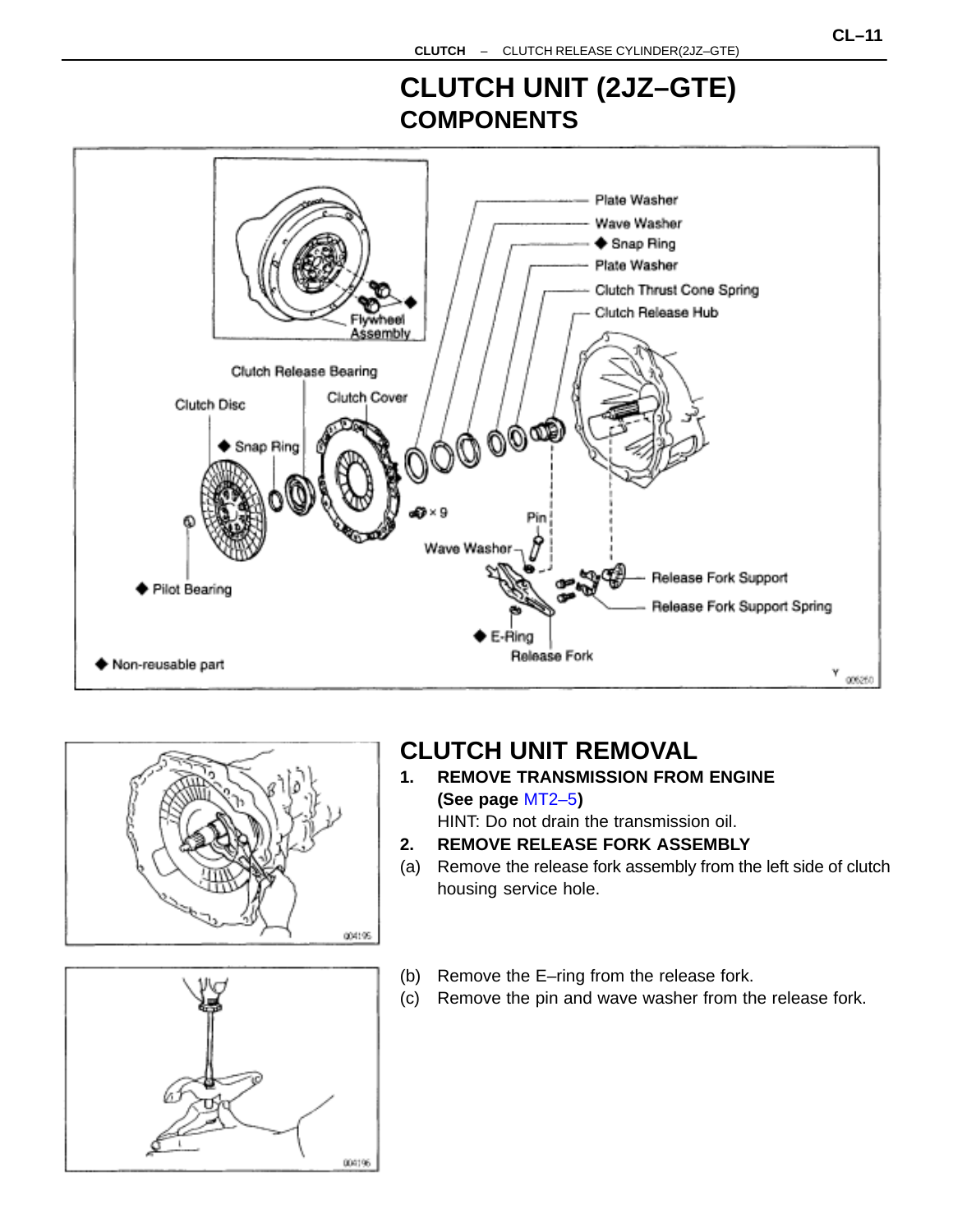

- **3. REMOVE CLUTCH DISC**
- **4. REMOVE CLUTCH COVER ASSEMBLY**
- **5. REMOVE CLUTCH RELEASE BEARING HUB**
- (a) Using a snap ring expander, remove the snap ring.
- (b) Remove the release bearing hub, thrust cone spring and plate washer.



#### **6. REMOVE CLUTCH RELEASE BEARING**

- (a) Using a snap ring expander, remove the snap ring.
- (b) Remove the release bearing, wave washer and plate washer.



## **CLUTCH PARTS INSPECTION AND REPAIR**

**1. INSPECT CLUTCH DISC FOR WEAR OR DAMAGE** Using calipers, measure the rivet head depth. **Minimum rivet depth:**

**0.3 mm (0.012 in.)**

If a problem is found, replace the clutch disc.



#### **2. INSPECT CLUTCH DISC RUNOUT**

Using a dial indicator, check the disc runout. **Maximum runout:**

#### **0.8 mm (0.031 in.)**

If runout is excessive, replace the clutch disc.



#### **3. INSPECT FLYWHEEL RUNOUT**

Using a dial indicator, check the flywheel runout. **Maximum runout:**

#### **0.1 mm (0.004 in.)**

If runout excessive, replace the flywheel.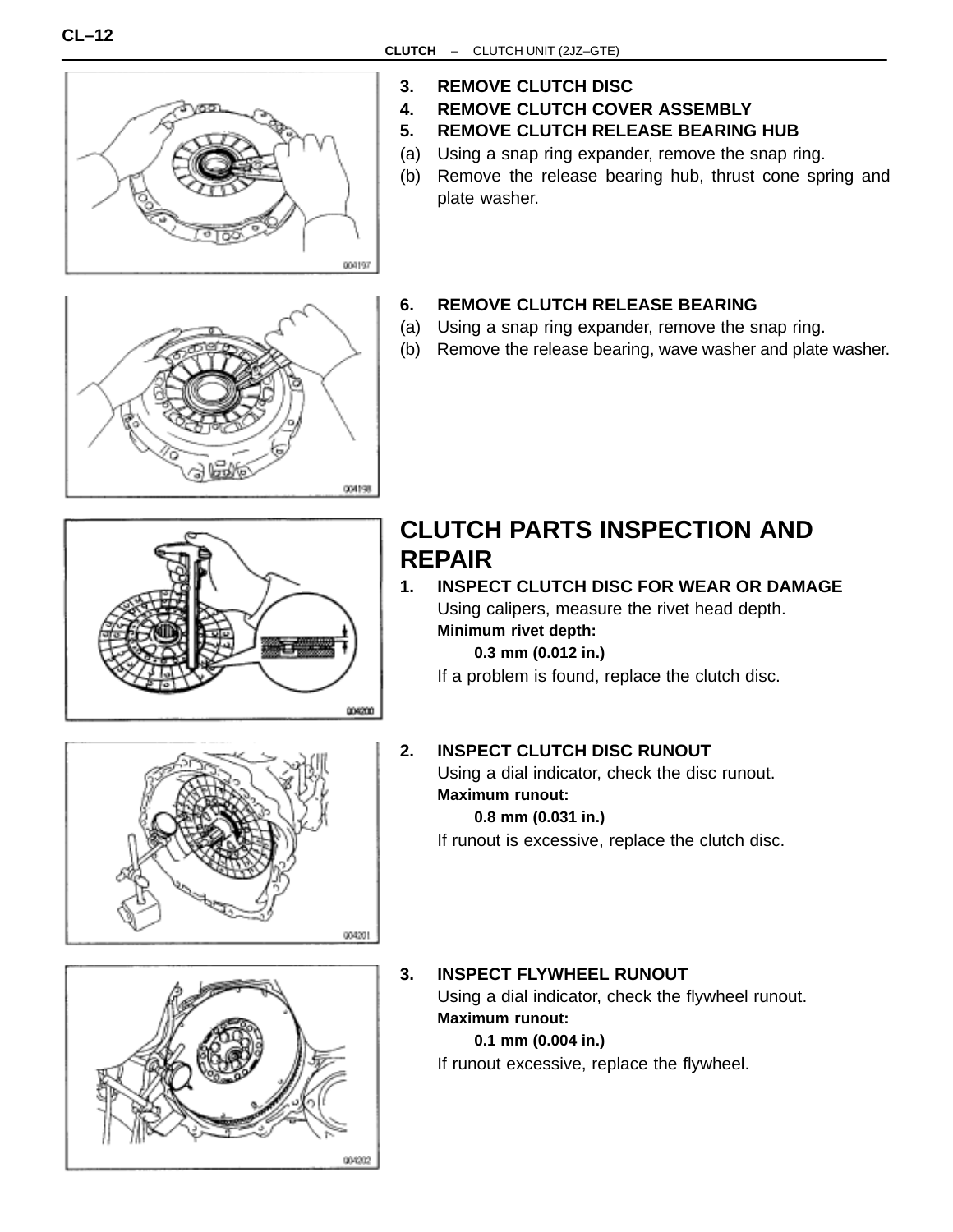

**4. INSPECT PILOT BEARING**

Turn the bearing by hand while applying force in the axial

If the bearing sticks or has much resistance, replace the pilot

- **5. IF NECESSARY, REPLACE PILOT BEARING**
- (a) Remove the 2 bolts at diametrically opposite points.

(b) Using SST, remove the pilot bearing. SST 09303–35011

(c) Using SST and a hammer, drive in a new pilot bearing. SST 09301–00110

- 000206
- (d) Install 2 new bolts.
- (e) First, torque the 2 bolts uniformly a little at a time. **Torque: 49 N**⋅**m (500 kgf**⋅**cm, 36 ft**⋅**lbf)**
- (f) Then tighten the 2 bolts an additional 80–100°.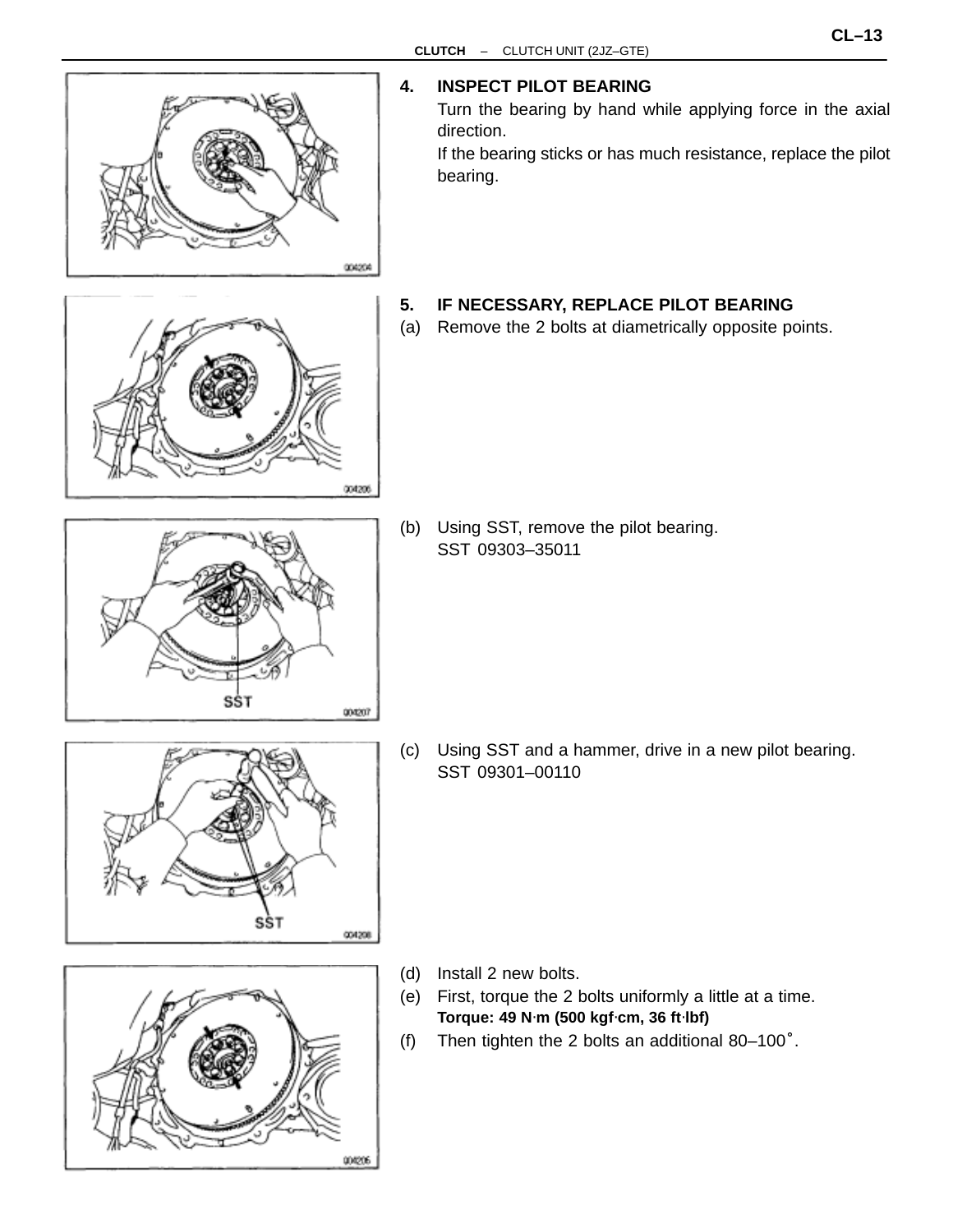

**6. INSPECT DIAPHRAGM SPRING FOR WEAR**

Using calipers, measure the diaphragm spring for depth and width of wear.

**Maximum:**

**A: Depth 0.6 mm (0.024 in.)**

**B: Width 5.0 mm (0.197 in.)**

If necessary, replace the clutch cover.

#### **7. INSPECT RELEASE BEARING**

Turn the bearing by hand while applying force in the axial direction.

HINT: The bearing is permanently lubricated and requires no cleaning or lubrication.

If a problem is found, replace the bearing together with the hub.

- **8. INSPECT FLYWHEEL DAMPER FOR GREASE LEAKAGE** If grease has sprayed onto the clutch housing, replace the flywheel assembly.
- **9. INSPECT FLYWHEEL DAMPER ROTATIONAL FREEPLAY**
- (a) Install the 2 bolts to the secondary flywheel at diametrically opposite positions.
- (b) Holding both the bolts, turn the secondary flywheel clockwise until it stops.
- (c) Put matchmarks on the primary and secondary fly–wheels at this position.
- (d) Then rotate the primary flywheel counterclockwise by hand until it stops.
- (e) Put matchmarks on the primary flywheel at this position.
- (f) Measure the circumferential length between the 2 matchmarks on the secondary flywheel. **Standard:**

#### **105 mm (4.134 in.)**

(g) Repeat the preceding steps (d) to (f) 4 times and if the measurement is greater than the maximum length replace the flywheel assembly.

(See page [EG–122\)](#page-50-0)





004326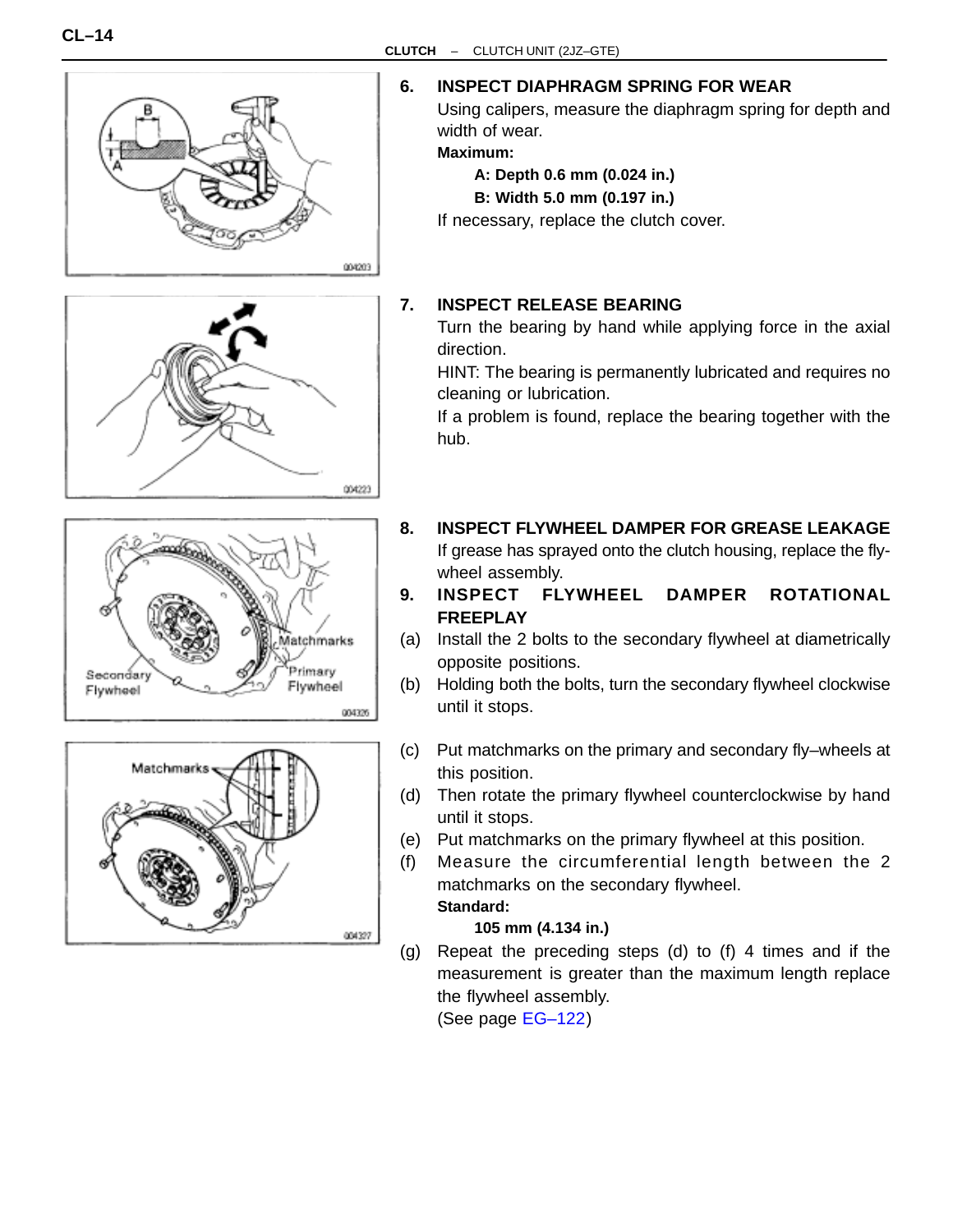







# **CLUTCH UNIT INSTALLATION**

- **1. INSTALL CLUTCH DISC AND COVER ON FLY–WHEEL**
- (a) Insert SST in the clutch disc, and then set them and the cover in position.

SST 09301–00110

- (b) Align the matchmarks on the clutch cover and fly–wheel.
- (c) Tighten the bolts evenly and gradually while pushing the SST. Make several passes around the cover until it is snug.
- (d) Torque the bolts on the clutch cover in the order shown. **Torque: 19 N**⋅**m (195 kgf**⋅**cm, 14 ft**⋅**lbf)** HINT: Temporarily tighten the No.1 and No.2 bolts.
- **2. CHECK DIAPHRAGM SPRING TIP ALIGNMENT**

Using a dial indicator with roller instrument, check the diaphragm spring tip alignment.

**Maximum non–alignment:**

#### **0.5 mm (0.020 in.)**

If alignment is not as specified, use the SST to adjust the diaphragm spring tip alignment. SST 09333–00013

#### **3. REMOVE CLUTCH COVER AND CLUTCH DISC**

#### **4. INSTALL CLUTCH RELEASE FORK**

- (a) Install the wave washer and pin to release fork.
- (b) Install a new E–ring.



- **5. APPLY MOLYBDENUM DISULPHIDE LITHIUM BASE GREASE (NLGI NO.2)**
- (a) Apply release hub grease to these parts:
	- Release fork and hub contact point
	- Release fork and push rod contact point
	- Release fork pivot point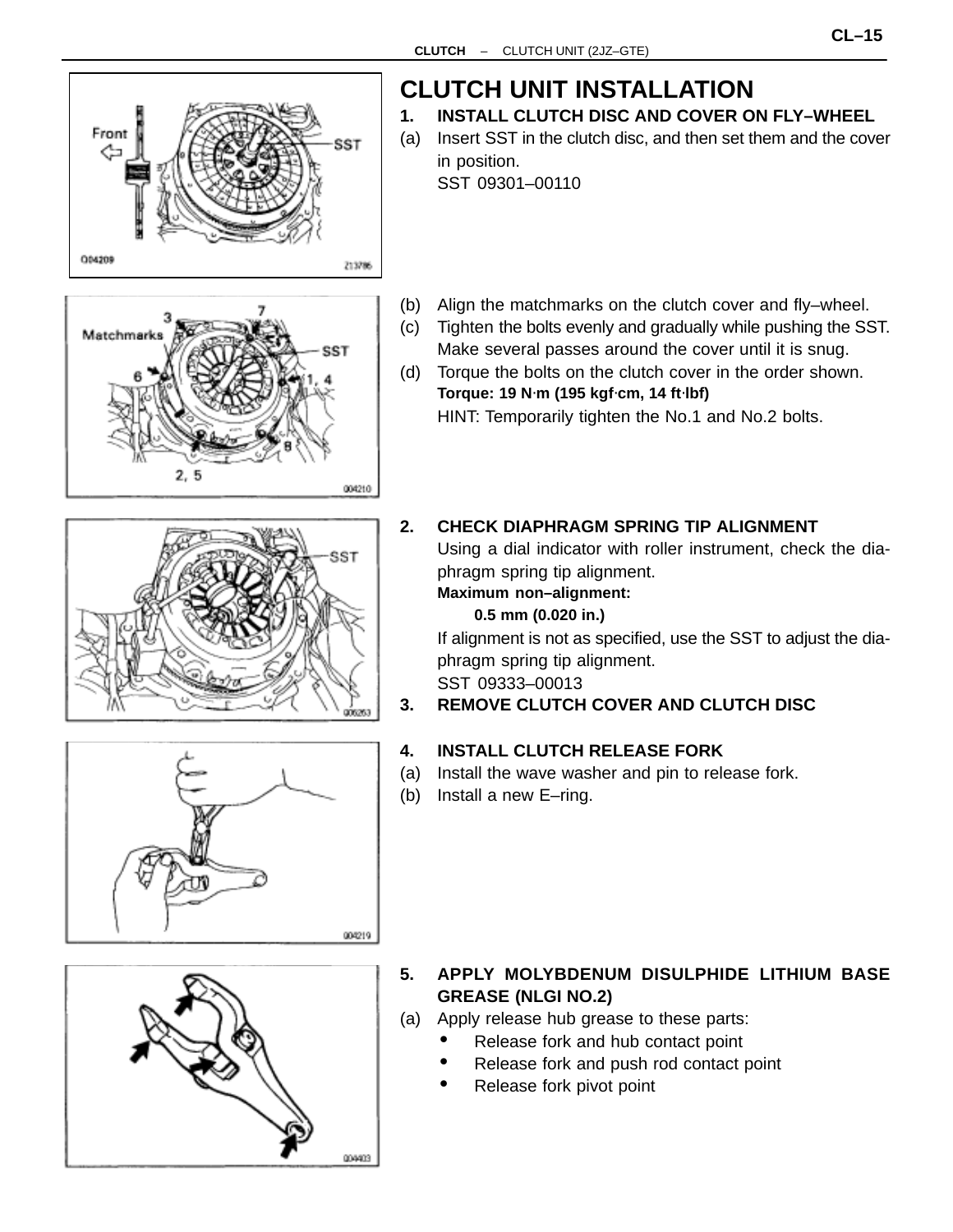



004213

# Snap Ring 004215

#### **7. INSTALL CLUTCH RELEASE BEARING HUB**

(a) Install the thrust cone washer and plate washer to release bearing hub.

**NOTICE: Install the thrust cone washer in correct direction.**

- (b) Install the release bearing hub to release bearing.
- (c) Using a snap ring expander, install a new snap ring.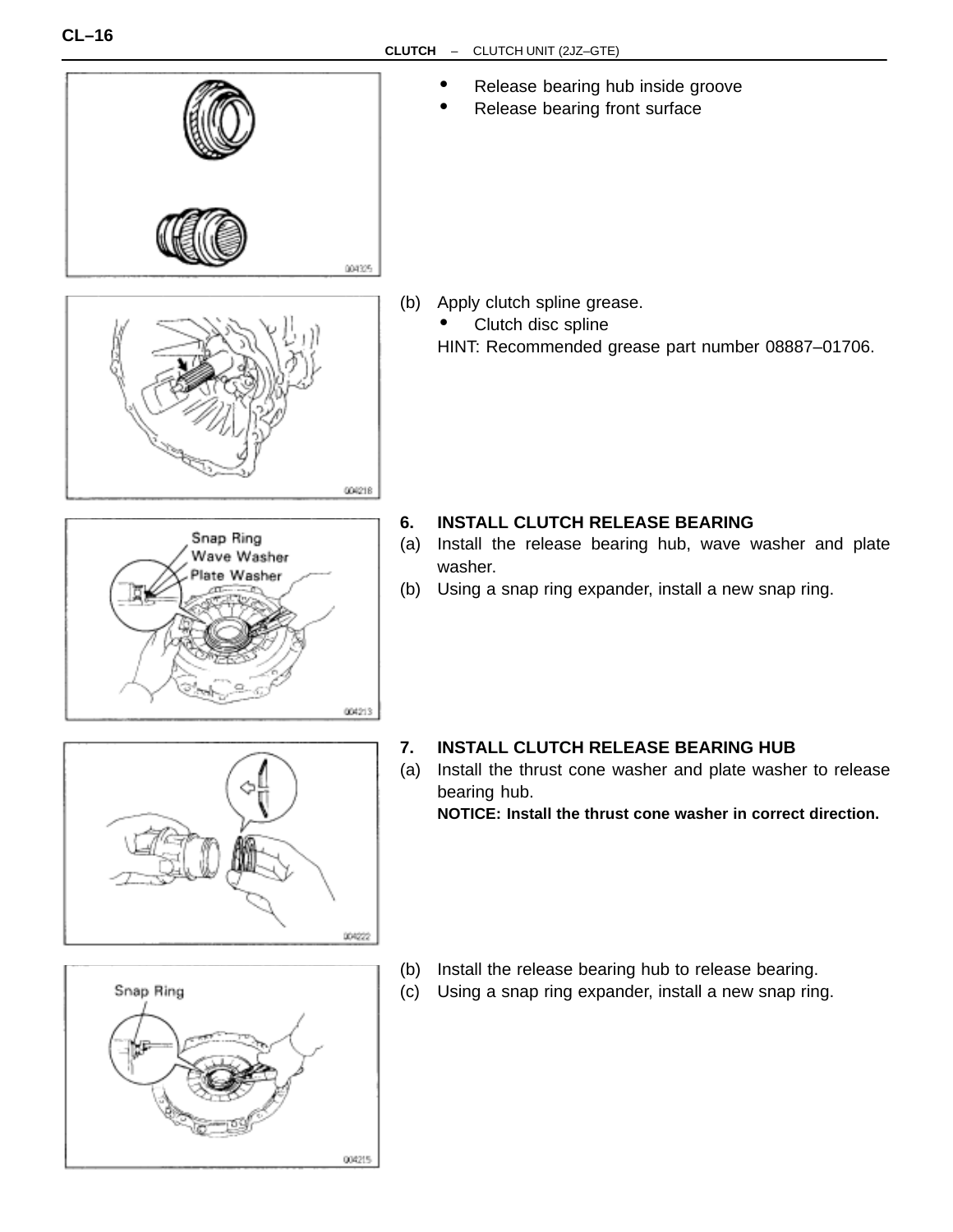

- **8. INSTALL CLUTCH COVER ASSEMBLY**
- **9. INSTALL CLUTCH DISC NOTICE: Install the clutch disc in the correct direction.**



- **10. INSTALL RELEASE FORK ASSEMBLY** Install the release bearing assembly to the release fork assembly, and then install them to the transmission.
- **11. INSTALL TRANSMISSION TO ENGINE (See page** [MT2–5](#page-1-0)**)**

## **CLUTCH UNIT (2JZ–GE) COMPONENTS**

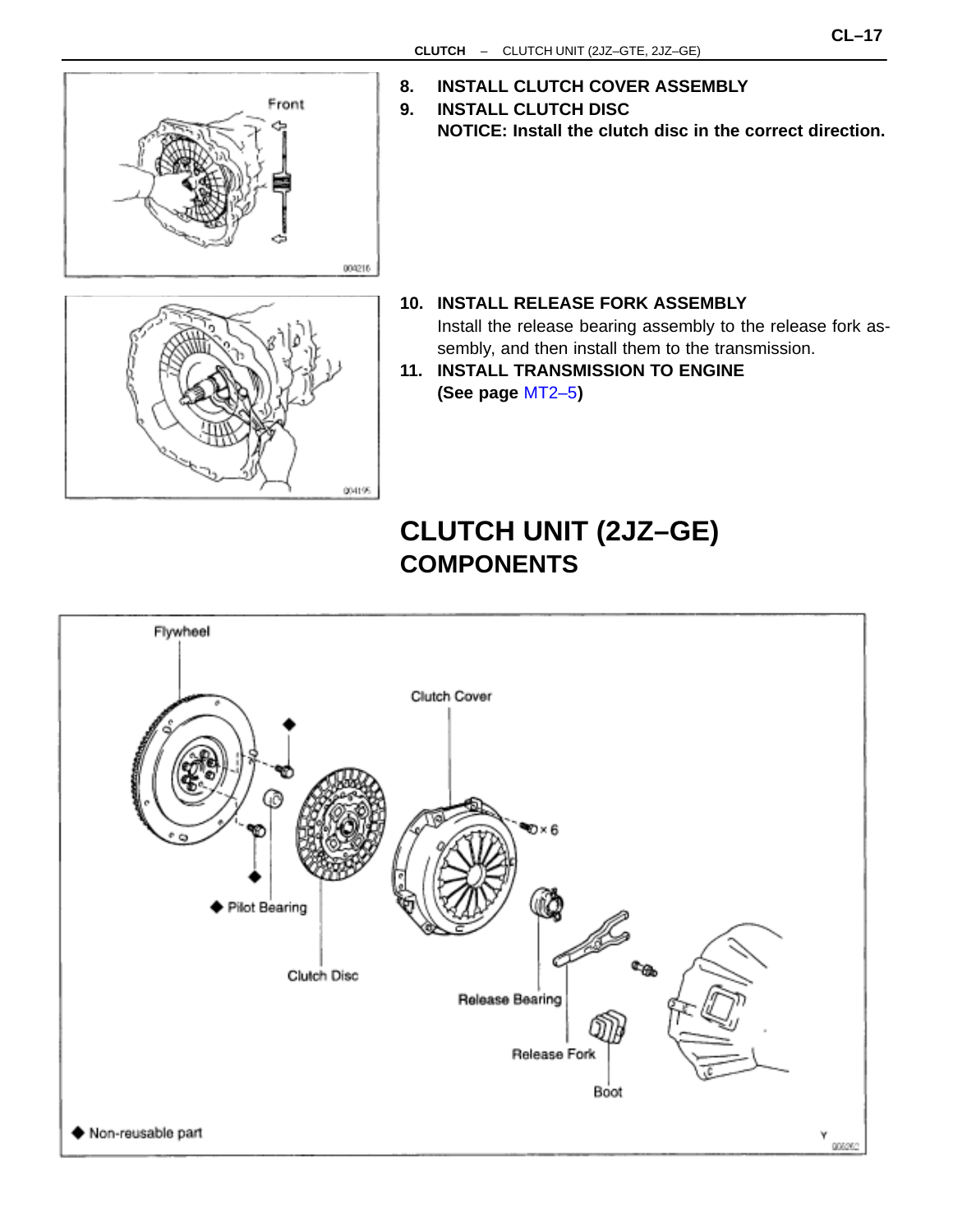



## **CLUTCH UNIT REMOVAL**

**1. REMOVE TRANSMISSION FROM ENGINE (See page** [MT1–8](#page-1-0)**)**

HINT: Do not drain the transmission oil.

- **2. REMOVE CLUTCH COVER AND DISC**
- (a) Place matchmarks on the flywheel and clutch cover.
- (b) Loosen each set bolt one turn at a time until spring tension is released.
- (c) Remove the set bolts, and pull off the clutch cover with the clutch disc.

**NOTICE: Do not drop the clutch disc.**

- **3. REMOVE RELEASE BEARING, FORK AND BOOT FROM TRANSMISSION**
- (a) Remove the clips, and pull off the bearing and hub.
- (b) Remove the fork and boot.

## **CLUTCH PARTS INSPECTION AND REPAIR**

#### **1. INSPECT CLUTCH DISC FOR WEAR OR DAMAGE** Using calipers, measure the rivet head depth. **Minimum rivet depth:**

**0.3 mm (0.012 in.)**

If a problem is found, replace the clutch disc.



CL0239

## **2. INSPECT CLUTCH DISC RUNOUT**

Using a dial indicator, check the disc runout. **Maximum runout:**

#### **0.8 mm (0.031 in.)**

If runout is excessive, replace the clutch disc.



### **3. INSPECT FLYWHEEL RUNOUT**

Using a dial indicator, check the flywheel runout. **Maximum runout:**

**0.1 mm (0.004 in.)**

If runout excessive, replace the flywheel.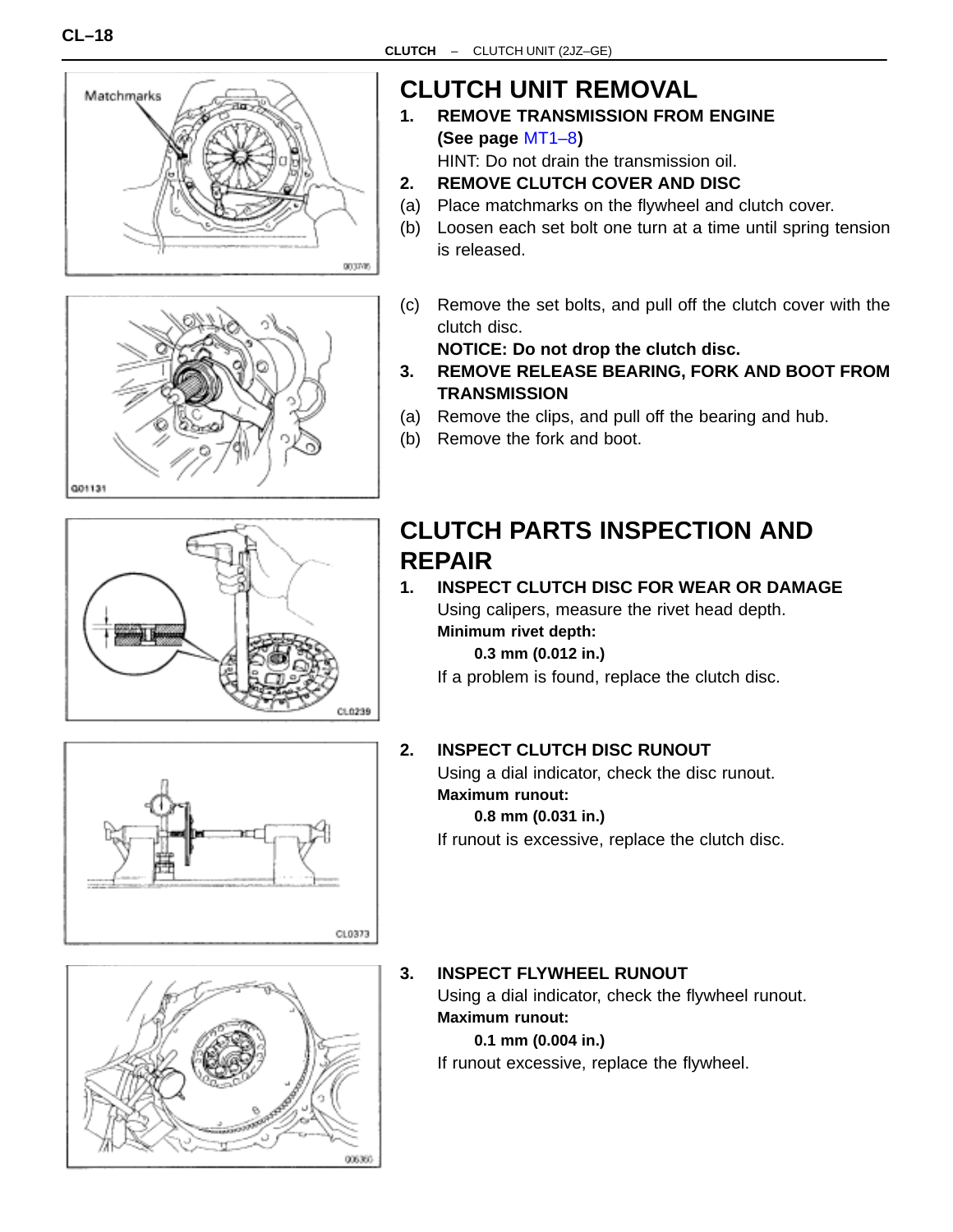

#### **4. INSPECT PILOT BEARING**

Turn the bearing by hand while applying force in the axial direction.

If the bearing sticks or has much resistance, replace the pilot bearing.

#### **5. IF NECESSARY, REPLACE PILOT BEARING**

(a) Remove the 2 bolts at diametrically opposite points.

(b) Using SST, remove the pilot bearing. SST 09303–35011

(c) Using SST and a hammer, drive in a new pilot bearing. SST 09304–30012

(d) Install 2 new bolts.

004206

- (e) First, torque the 2 bolts uniformly a little at a time. **Torque: 49 N**⋅**m (500 kgf**⋅**cm, 36 ft**⋅**lbf)**
- (f) Then tighten the 2 bolts an additional 80–100°.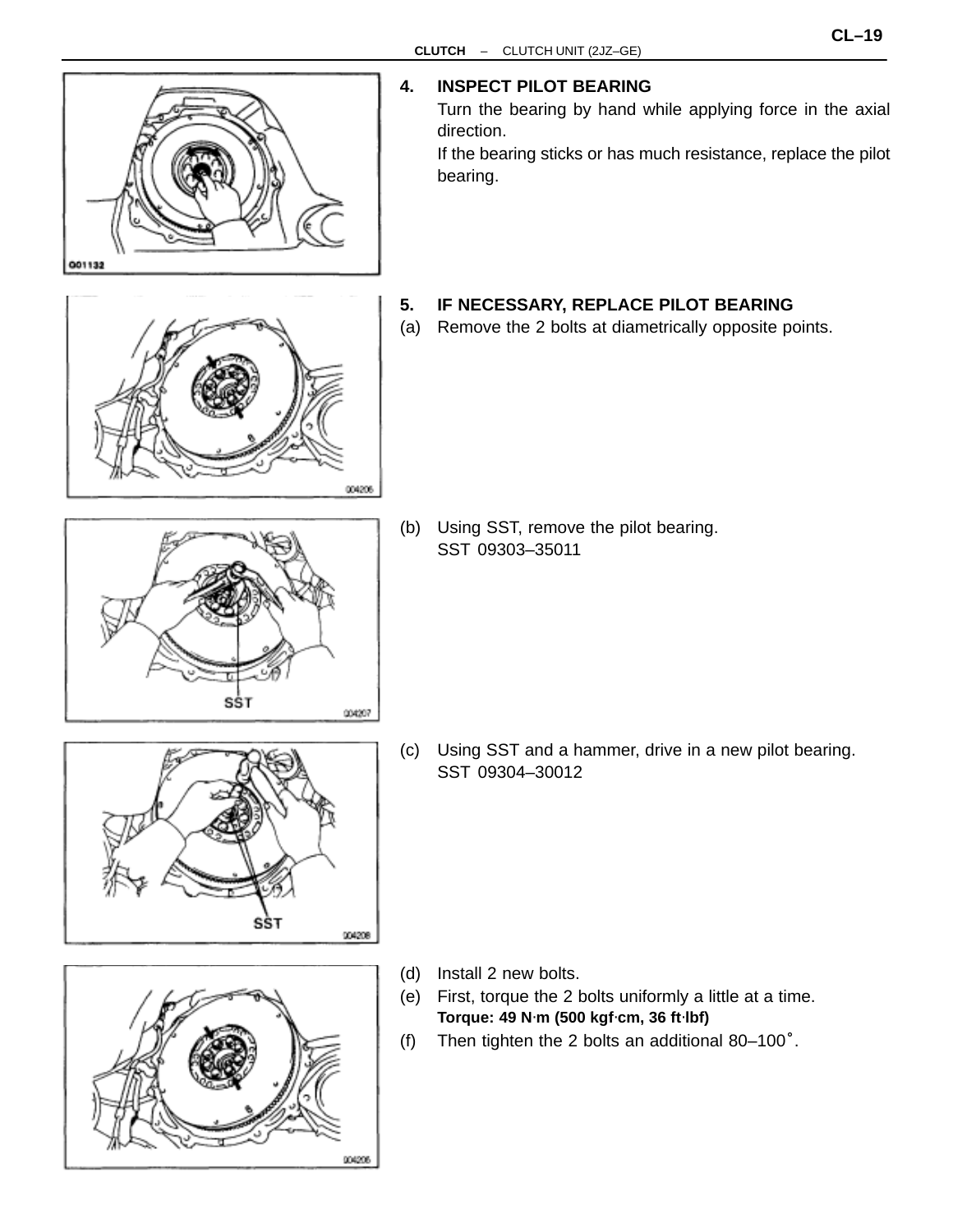



**SST** 

001136 001137

#### Using calipers, measure the diaphragm spring for depth and

width of wear. **Maximum:**

- **A: Depth 0.6 mm (0.024 in.)**
- **B: Width 5.0 mm (0.197 in.)**

If necessary, replace the clutch cover.

#### **7. INSPECT RELEASE BEARING**

Turn the bearing by hand while applying force in the axial direction.

HINT: The bearing is permanently lubricated and requires no cleaning or lubrication.

If a problem is found, replace the bearing together with the hub.

## **CLUTCH UNIT INSTALLATION**

- **1. INSTALL CLUTCH DISC AND CLUTCH COVER ON FLYWHEEL**
- (a) Insert the SST in the clutch disc, and then set them and the cover in position. SST 09301–00110
- Matchmarks SST  $2.5$ 001138

Front

209464

- (b) Align the matchmarks on the clutch cover and fly–wheel.
- (c) Tighten the bolts evenly and gradually while pushing SST. Make several passes around the cover until it is snug.
- (d) Torque the bolts on the clutch cover in order shown. **Torque: 19 N**⋅**m (195 kgf**⋅**cm, 14 ft**⋅**lbf)** HINT: Temporarily tighten the No.1 and No.2 bolts.



#### **2. CHECK DIAPHRAGM SPRING TIP ALIGNMENT**

Using a dial indicator with roller instrument, check the diaphragm spring tip alignment.

#### **Maximum non–alignment:**

#### **0.5 mm (0.020 in.)**

If alignment is not as specified, using SST adjust the diaphragm spring tip alignment. SST 09333–00013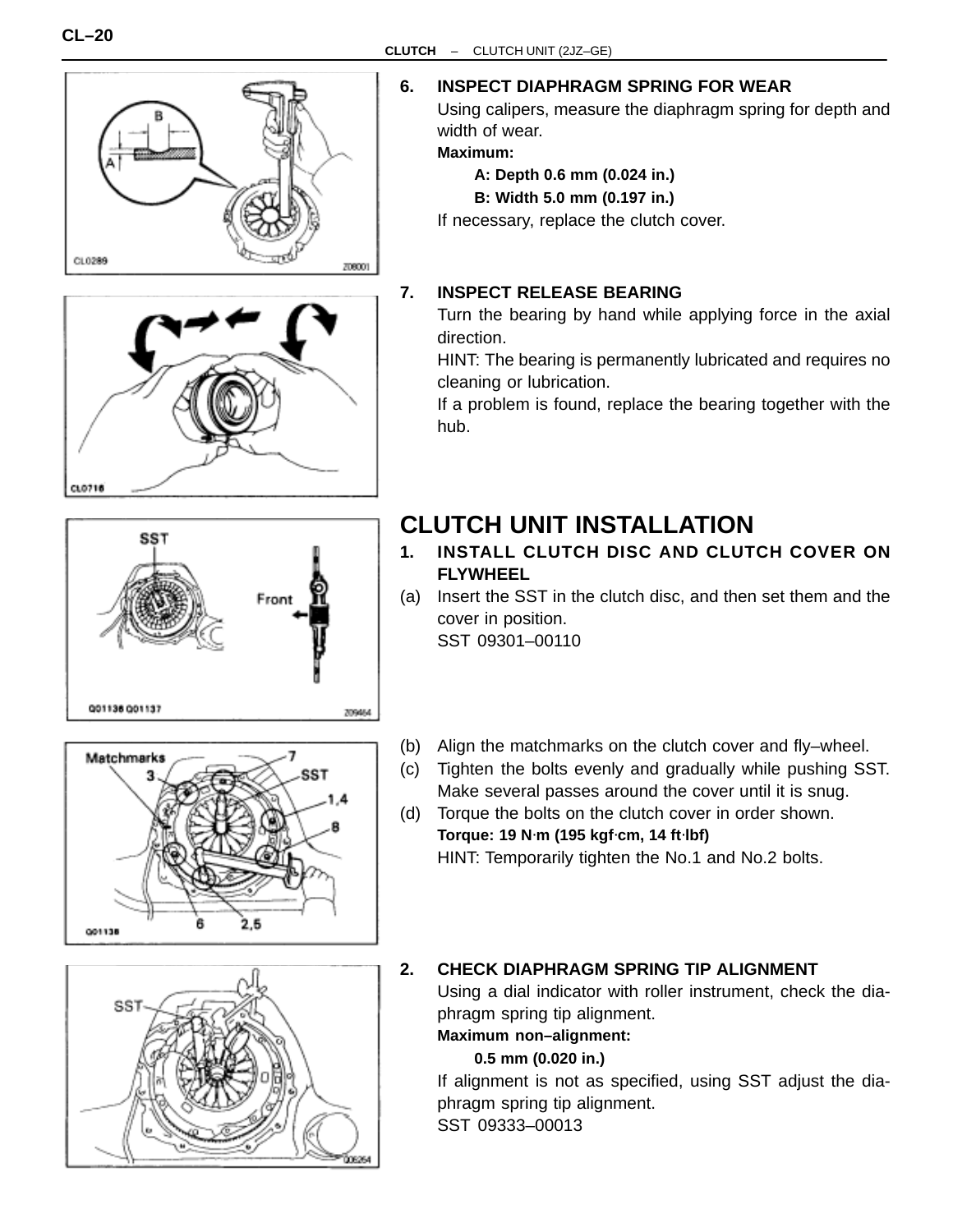

- **3. APPLY MOLYBDENUM DISULPHIDE LITHIUM BASE GREASE (NLGI NO.2)**
- (a) Apply release hub grease to these parts:
	- Release fork and hub contact point
	- Release fork and push rod contact point
	- Release fork pivot point
- (b) Apply clutch spline grease.
	- Clutch disc spline

HINT: Recommended grease part number 08887–01706.

- **4. INSTALL RELEASE BEARING, FORK AND BOOT TO TRANSMISSION**
- (a) Install the bearing assembly to the fork, and then install them to the transmission.
- (b) Install the boot.
- **5. INSTALL TRANSMISSION TO ENGINE (See page** [MT1–8](#page-1-0)**)**